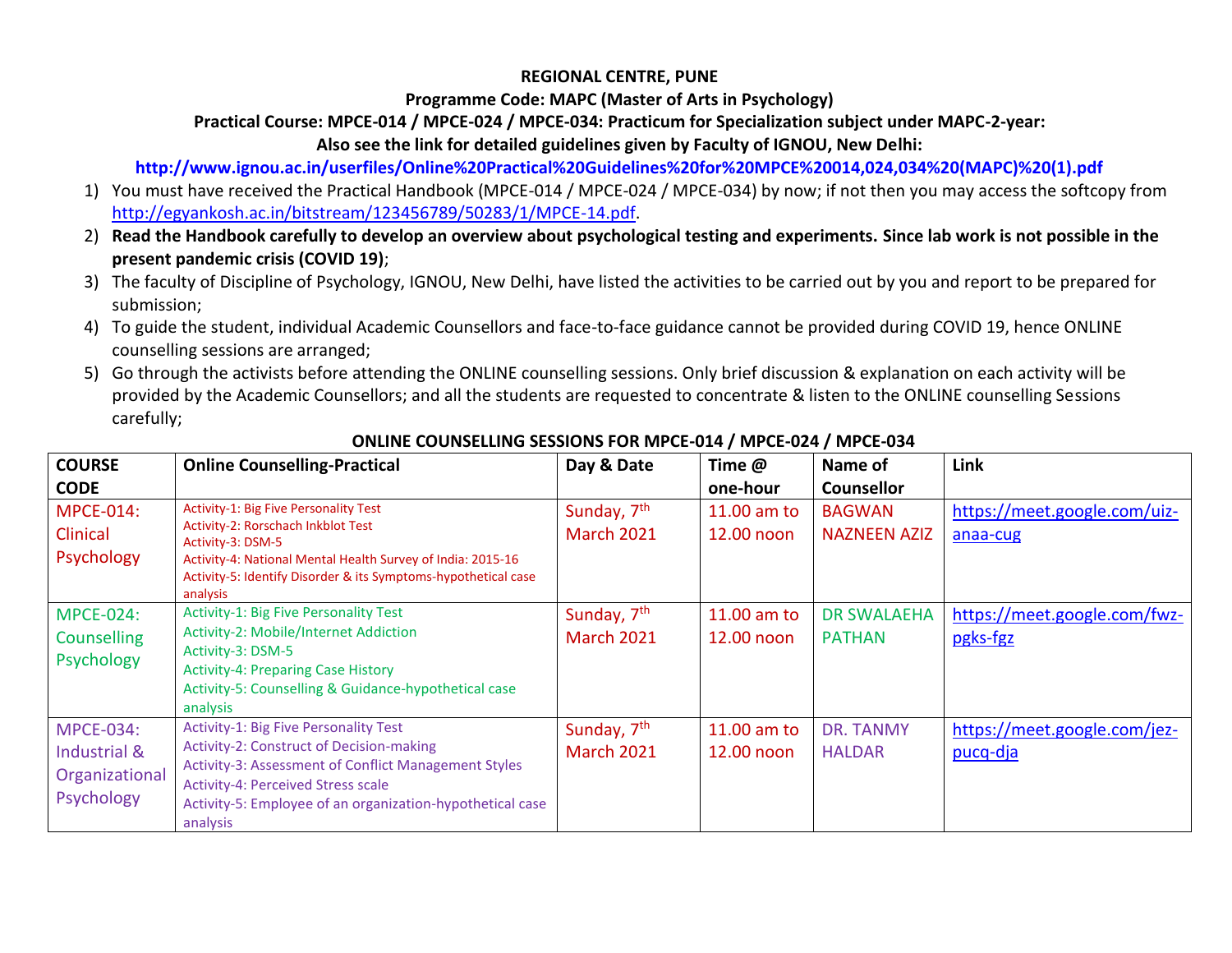# **REGIONAL CENTRE, PUNE Programme Code: MAPC (Master of Arts in Psychology) Practical Course: Practicum in MPCE-014 / MPCE-024 / MPCE-034:**

| Compulsory component, no exemption to any student      |                                                                                     |                                                                                       |                                                                                                                                                                                                                                                                  |                                                                                                                                                                       |
|--------------------------------------------------------|-------------------------------------------------------------------------------------|---------------------------------------------------------------------------------------|------------------------------------------------------------------------------------------------------------------------------------------------------------------------------------------------------------------------------------------------------------------|-----------------------------------------------------------------------------------------------------------------------------------------------------------------------|
| <b>Admission Session</b>                               | Eligibility                                                                         | <b>Term End Exam Session</b>                                                          | <b>Important information</b>                                                                                                                                                                                                                                     | Link to submit the report                                                                                                                                             |
| 2-year Re-registered under<br>January-2020 (or) Before | Eligible to complete<br><b>MPCE-014:</b><br>MPCE-024: and<br><b>MPCE-034</b>        | <b>Evaluation &amp; Vivo-voce</b><br>will come under<br><b>DEC-2020 Exam Session</b>  | <b>IGNOU will not evaluate:</b><br>(a) submitted under wrong link/wrong enrolment;<br>(b) submitted twice; (c) scan not proper, report not<br>readable, report not opening etc.; (d) submitted<br>hard copy-not accepted; (e) submitted by email-not<br>accepted | https://forms.gle/xEHSxniosfNEANxz9                                                                                                                                   |
| 2-year Re-registered under<br><b>July-2020 Session</b> | <b>Eligible to complete</b><br><b>MPCE-014:</b><br>MPCE-024; and<br><b>MPCE-034</b> | <b>Evaluation &amp; Vivo-voce</b><br>will come under<br><b>June-2021 Exam Session</b> | <b>IGNOU will not evaluate:</b><br>(a) submitted under wrong link/wrong enrolment;<br>(b) submitted twice; (c) scan not proper, report not<br>readable, report not opening etc.; (d) submitted<br>hard copy-not accepted; (e) submitted by email-not<br>accepted | The July 2020 admitted Learners do not<br><b>Submit the Practicum File in above Link.</b><br>The New Link & Due date will be send to<br>you in the month of May 2021. |

### **HOW TO SUBMIT MPCE-014 / MPCE-024 / MPCE-034 PRACTICAL ACTIVITY REPORT**

- **(1) All the 5-Activities under your respective course-specialization are compulsory**, complete and prepare the report;
- **(2) The Page-1 (cover-page)** of the file should have the following details: (a) Enrolment Number and Student Name, (c) Programme Code, (d) Course Code (e) Study Centre Code, and (f) Student Signature; (g) Table of content, giving the Activity number & pages;
- **(3) The Page-2** of the file should have photocopy of the IGNOU Student ID Card;
- **(4) All 5-activities combined**, it should be made as a single file; Use A-4 size paper (ruled or un-ruled), total size of the Practical Report should be approximately 15-18 pages (leaving page 1 & 2 as stated above)
- **(5)** You have to **fill-in the Google Form**, do not make any mistake (Enrolment Number; Study Centre Code, Course Code and your Email ID);
- **(6) Attach the single file**, as word-file if typed [OR] as Scanned .pdf file if hand-written;
- **(7) Online Report Submission Link**: : **<https://forms.gle/xEHSxniosfNEANxz9>** (**The July 2020 admitted Learners do not Submit the Practicum File in above Link. The New Link will be send to you in the month of May 2021**);
	- **(8)** After Online submission you will **get an acknowledgement from Google** and IGNOU will not send any acknowledgement;
	- **(9)** (a) Do not make any mistake in ONLINE Submission (b) Hard copy not accepted; (c) Submission by email not accepted;
	- **(10) Only for Dec 2020 exam Session (Admitted in Jan 2020 & Before) Last date for Practical Report** submission is **21 st March 2021; there will not be any date extension**

**Internal Evaluation: Report: 50 Marks: Based on the practical report, organized way of presenting the content, and overall understanding of the test/activity as reflected in the report.** 

**External Evaluation : Viva Voce: 50 Marks: Based on the viva-voce conducted by the External Examiner as a Term End Examination**

**Date and time of Vivo-Voce will be done batch-wise & intimated to students separately, in the month of April (last week) & May (first week)**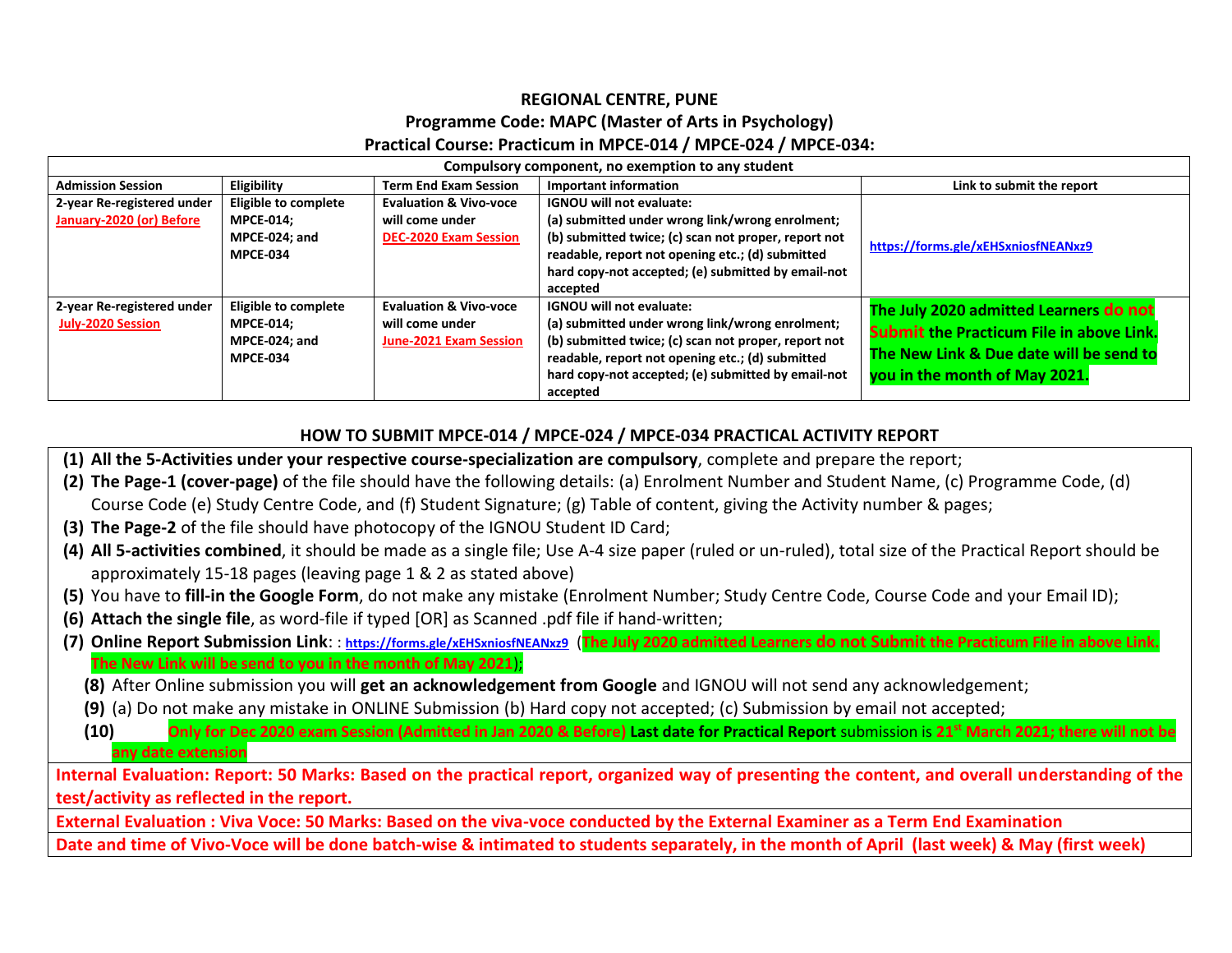## **REGIONAL CENTRE, PUNE Programme Code: MAPC-2year (Master of Arts in Psychology) Practical Course: MPCE-014: Practicum in Clinical Psychology:**

| <b>Activity</b>                                                            | Do the following practical work                                                                                                                                                                                                | Prepare response / answer for the following                                                                                               |
|----------------------------------------------------------------------------|--------------------------------------------------------------------------------------------------------------------------------------------------------------------------------------------------------------------------------|-------------------------------------------------------------------------------------------------------------------------------------------|
| Activity-1: Big Five Personality Test                                      | Visit the link, & read the self-learning material and answer the questions:                                                                                                                                                    | Once the test is completed, you need to prepare a report based on the                                                                     |
|                                                                            | Big Five Personality Test (openpsychometrics.org) (or) https://openpsychometrics.org/tests/IPIP-BFFM/                                                                                                                          | test administration. The report needs to be typed in word document.                                                                       |
|                                                                            | The above link is related to the Personality test based on Five-Factor Model. It is for educational purpose<br>and to learn about personality assessment. The test will be administered first on self and then on one of       | The test administered needs to be enclosed                                                                                                |
|                                                                            | the family members/ Acquaintance/friends/ neighbor/colleagues. Self-administration is for your practice                                                                                                                        | in the document. Follow the format for report preparation as has been<br>mentioned in the Handbook. You may adapt to the present context  |
|                                                                            | and to get acquainted with the test. While administering on self, you need to read the instructions                                                                                                                            | wherever it is required, but overall refer to the format in the handbook                                                                  |
|                                                                            | carefully as mentioned in the test. When you administer the test on someone else, remember first to                                                                                                                            | (sequence to be followed).                                                                                                                |
|                                                                            | establish rapport and communicate that the responses will be kept confidential. Instructions will be given                                                                                                                     |                                                                                                                                           |
|                                                                            | to the participant as mentioned in the test. The scores will be interpreted as per the norms indicated                                                                                                                         |                                                                                                                                           |
|                                                                            | against the test.                                                                                                                                                                                                              |                                                                                                                                           |
| Activity-2: Rorschach Inkblot Test                                         | Visit the link https://www.rorschach.org/ Visit the above link related to Rorschach Inkblot Test. The link                                                                                                                     | Read the content, watch the video, understand the case, and write in                                                                      |
|                                                                            | provides information about the ethical and professional use of Rorschach Inkblot Test. The link also has a<br>5-minute video clip about the Rorschach Inkblot Test. Read the content and watch the video clip                  | your own words: (a) summarize the content and (b) reflect on the<br>case, where it can be used. You should prepare the report in your own |
|                                                                            | carefully. Summarize the content in your own words and reflect on a case where it can be used as a stand-                                                                                                                      | words, do not copy from video-content or from study material.                                                                             |
|                                                                            | alone test or if it can be used with other tests to diagnose the symptoms (state your argument for both                                                                                                                        |                                                                                                                                           |
|                                                                            | the conditions). In either case, the content should not be taken from the online material or your self-                                                                                                                        |                                                                                                                                           |
|                                                                            | learning material verbatim. Type the summary and case where the test can be used in your own words.                                                                                                                            |                                                                                                                                           |
| Activity-3: DSM-5                                                          | You are aware that mental disorders are diagnosed with the help of DSM and ICD criteria. DSM-IV- TR is                                                                                                                         | Go through carefully relevant study material, online & offline                                                                            |
|                                                                            | also mentioned in your self-learning material. DSM-5 was published by American Psychiatric Association                                                                                                                         | resources that you can access and prepare a report: (a) Discuss and (b)                                                                   |
|                                                                            | in 2013. Now with the help of online or offline resources, Discuss and figure out the key changes that have                                                                                                                    | figure out the key changes that have been made in DSM-5. The                                                                              |
|                                                                            | been made in DSM-5. The content should be coherently organized and not to be copied from any source.                                                                                                                           | content should be coherently organized and not to be copied from any<br>source.                                                           |
| Activity-4: National Mental Health                                         | Visit the link http://indianmhs.nimhans.ac.in/Docs/Summary.pdf                                                                                                                                                                 | Read carefully the National Mental Health Survey of India 2015-16 and                                                                     |
| Survey of India: 2015-16                                                   | Visit the above link for National Mental Health Survey of India 2015-16. Summarize the key Findings                                                                                                                            | prepare a report: (a) key findings obtained by the survey with respect                                                                    |
|                                                                            | obtained by the survey with respect to mental disorders. Type the content and organize it coherently.                                                                                                                          | to mental disorders. . The content should be coherently organized and                                                                     |
|                                                                            |                                                                                                                                                                                                                                | not to be copied from any source.                                                                                                         |
| Activity-5: Identify Disorder & its<br>Symptoms-hypothetical case analysis | Consider the following hypothetical case of Jai, a 30-year old man. He was brought to you (you as a<br>counsellor) by his wife for psychological treatment.                                                                    | Read and understand the hypothetical case carefully. Analyze the case<br>carefully and prepare the report on:                             |
|                                                                            | Jai is a 30 year-old man who was working in the army and who was discharged of his duty in 2018,                                                                                                                               | (a) Identify the disorder and its symptoms.                                                                                               |
|                                                                            | after serving his term in Afghanistan. His wife reported that since he returned from the posting, he                                                                                                                           | (b) What will you suggest for the psychological treatment for such                                                                        |
|                                                                            | has not been 'his original self'. And this has impacted their relationship also. Jai reports that he has                                                                                                                       | disorder?                                                                                                                                 |
|                                                                            | difficulty in sleeping and when he sleeps, he has nightmares. He further says that he has undergone                                                                                                                            | The content should be coherently organized and not to be copied from                                                                      |
|                                                                            | many traumatic and distressing experiences in his last posting which he is not sure of sharing it with                                                                                                                         | any source.                                                                                                                               |
|                                                                            | anyone. He is irritable and spends his time alone. He becomes startled easily. In his present job, he is                                                                                                                       |                                                                                                                                           |
|                                                                            | not able to perform his duties properly. He has vivid and intrusive memories of the traumatic                                                                                                                                  |                                                                                                                                           |
|                                                                            | experiences that he had which he declines to share with anyone and neither wants to meet anyone<br>that reminds him of the experiences.                                                                                        |                                                                                                                                           |
|                                                                            | Write a separate section on 'Reference' if you have referred to extra reference material (both online and offline) for the activities/tests. This can be a section after each activity or you may also combine all the referen |                                                                                                                                           |
|                                                                            | and mention it in the end of the file. The references will be written in APA format (7th Ed.)                                                                                                                                  |                                                                                                                                           |
|                                                                            | Internal Evaluation: Report: 50 Marks: Based on the practical report, organized way of presenting the content, and overall understanding of the test/activity as reflected in the report.                                      |                                                                                                                                           |
|                                                                            | External Evaluation: Viva Voce: 50 Marks: Based on the viva-voce conducted by the External Examiner as a Term End Examination                                                                                                  |                                                                                                                                           |
|                                                                            | Date and time of Vivo-Voce will be done batch-wise & intimated to students separately, in the month of April (last week) & May (first week)                                                                                    |                                                                                                                                           |
|                                                                            | Students of 2-year re-registered under January-2020 and Before will be considered for Evaluation under DEC-2020 Exam Session for uploading the Practical Marks                                                                 |                                                                                                                                           |
|                                                                            | Students of 2-year re-registered under July-2020 will be considered for Evaluation under June-2021 Exam Session for uploading the Practical Marks                                                                              |                                                                                                                                           |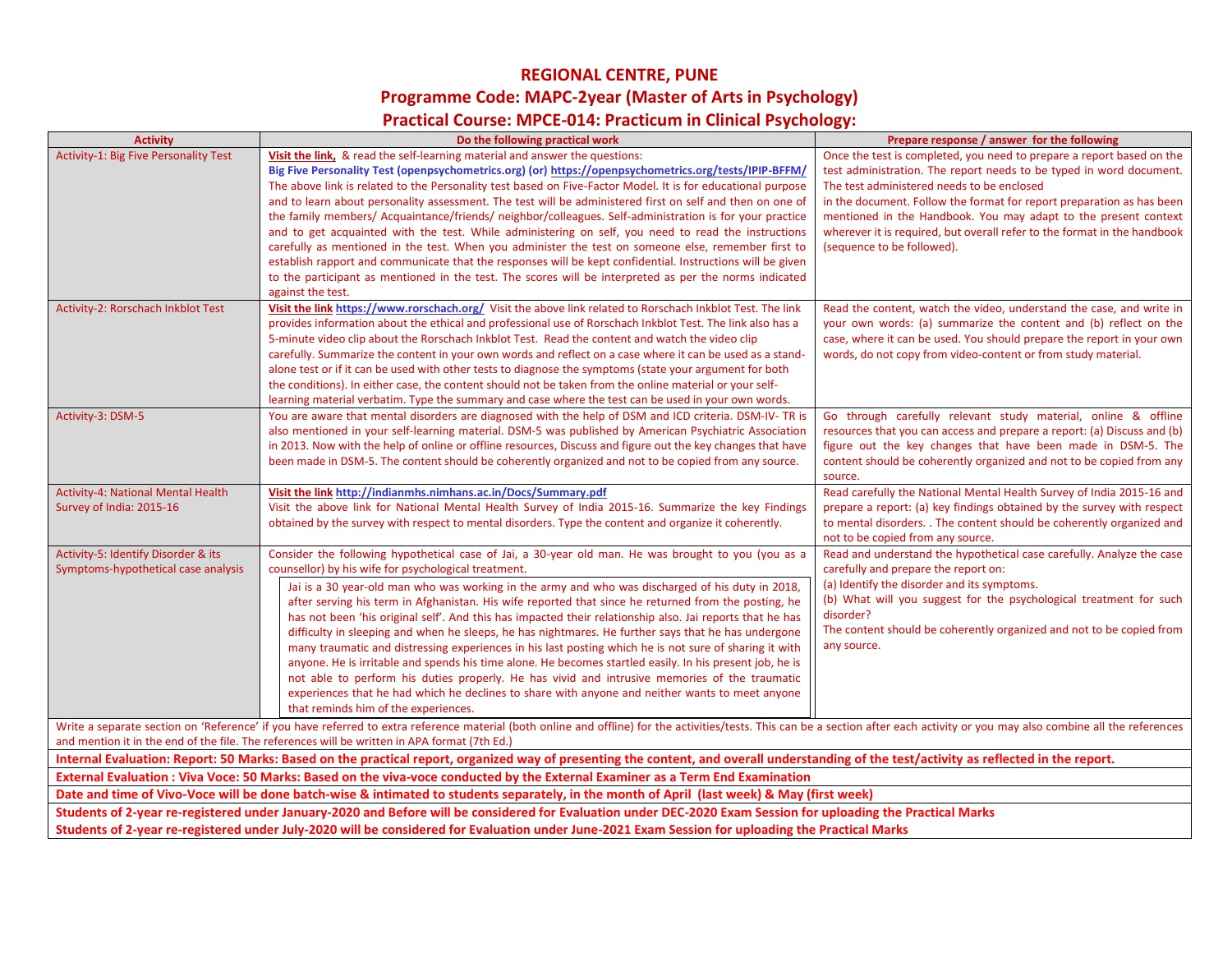### **REGIONAL CENTRE, PUNE Programme Code: MAPC-2year (Master of Arts in Psychology) Practical Course: MPCE-024: Practicum in Counselling Psychology:**

| <b>Activity</b>                                                                                                                                   | Do the following practical work                                                                                                                                                                                                | Prepare response / answer for the following                                                                                               |  |  |
|---------------------------------------------------------------------------------------------------------------------------------------------------|--------------------------------------------------------------------------------------------------------------------------------------------------------------------------------------------------------------------------------|-------------------------------------------------------------------------------------------------------------------------------------------|--|--|
| Activity-1: Big Five Personality Test                                                                                                             | Visit the link, & read the self-learning material and answer the questions:                                                                                                                                                    | Once the test is completed, you need to prepare a report based on the                                                                     |  |  |
|                                                                                                                                                   | Big Five Personality Test (openpsychometrics.org) (or) https://openpsychometrics.org/tests/IPIP-BFFM/                                                                                                                          | test administration. The report needs to be typed in word document.                                                                       |  |  |
|                                                                                                                                                   | The above link is related to the Personality test based on Five-Factor Model. It is for educational purpose<br>and to learn about personality assessment. The test will be administered first on self and then on one of       | The test administered needs to be enclosed<br>in the document. Follow the format for report preparation as has been                       |  |  |
|                                                                                                                                                   | the family members/ Acquaintance/friends/ neighbor/colleagues. Self-administration is for your practice                                                                                                                        | mentioned in the Handbook. You may adapt to the present context                                                                           |  |  |
|                                                                                                                                                   | and to get acquainted with the test. While administering on self, you need to read the instructions                                                                                                                            | wherever it is required, but overall refer to the format in the handbook                                                                  |  |  |
|                                                                                                                                                   | carefully as mentioned in the test. When you administer the test on someone else, remember first to                                                                                                                            | (sequence to be followed).                                                                                                                |  |  |
|                                                                                                                                                   | establish rapport and communicate that the responses will be kept confidential. Instructions will be given                                                                                                                     |                                                                                                                                           |  |  |
|                                                                                                                                                   | to the participant as mentioned in the test. The scores will be interpreted as per the norms indicated                                                                                                                         |                                                                                                                                           |  |  |
|                                                                                                                                                   | against the test.                                                                                                                                                                                                              |                                                                                                                                           |  |  |
| Activity-2: Mobile/Internet                                                                                                                       | <b>Visit the link</b><br>https://www.youtube.com/watch?v=idvdtvmvH1w&feature=youtu.be                                                                                                                                          | In the light of the above videos, answer the following and prepare the<br>report:                                                         |  |  |
| Addiction                                                                                                                                         | https://www.youtube.com/watch?v=dX 6WWWH8cw&feature=youtu.be                                                                                                                                                                   | (a) Is Internet disorder identified as a separate disorder?                                                                               |  |  |
|                                                                                                                                                   | Visit the above links and your next activity will be based on the video links. Prepared by NIMHANS,                                                                                                                            | (b) What are the different names given to internet addiction?                                                                             |  |  |
|                                                                                                                                                   | Bangalore on Mobile/Internet Addiction, the first video clip is approximately of 4-minutes while the                                                                                                                           | (c) Identify the probable causes of such behavioural addictions.                                                                          |  |  |
|                                                                                                                                                   | second video clip is approximately of 44 minutes, The video gives information about the signs of                                                                                                                               | (d) If you are placed as a School Counsellor, devise a plan for the                                                                       |  |  |
|                                                                                                                                                   | mobile/internet addiction, at-risk children, preventive measures that can be adopted by the caregiver,                                                                                                                         | parents of school children, especially from Class I to V, to handle the                                                                   |  |  |
|                                                                                                                                                   | research and status of mobile/internet addiction.                                                                                                                                                                              | issue of mobile/internet addiction.                                                                                                       |  |  |
| Activity-3: DSM-5                                                                                                                                 | You are aware that mental disorders are diagnosed with the help of DSM and ICD criteria. DSM-IV- TR is                                                                                                                         | Go through carefully relevant study material, online & offline<br>resources that you can access and prepare a report: (a) Discuss and (b) |  |  |
|                                                                                                                                                   | also mentioned in your self-learning material. DSM-5 was published by American Psychiatric Association<br>in 2013. Now with the help of online or offline resources, Discuss and figure out the key changes that have          | figure out the key changes that have been made in DSM-5. The                                                                              |  |  |
|                                                                                                                                                   | been made in DSM-5. The content should be coherently organized and not to be copied from any source.                                                                                                                           | content should be coherently organized and not to be copied from any                                                                      |  |  |
|                                                                                                                                                   |                                                                                                                                                                                                                                | source.                                                                                                                                   |  |  |
| <b>Activity-4: Preparing Case History</b>                                                                                                         | Case History: This activity will be conducted in the format mentioned in the Handbook of Practical. Refer                                                                                                                      | Follow the instructions in the Handbook of Practical. Refer to Page. No.                                                                  |  |  |
|                                                                                                                                                   | to Page. No. 10 of the Handbook for the Case History format. You may take Case History information from                                                                                                                        | 10 of the Handbook for the Case History format. Record the case                                                                           |  |  |
|                                                                                                                                                   | any of your acquaintance/ family member, who have faced any psychological problems during the present                                                                                                                          | history of your acquaintance/ family member, who have faced any                                                                           |  |  |
|                                                                                                                                                   | COVID crisis. Record the information of the Case History in your File                                                                                                                                                          | psychological problems during the present COVID crisis. Prepare the<br>case history for submission.                                       |  |  |
| Activity-5: Counselling &                                                                                                                         | Consider the following hypothetical case of Tanveer, a 17-year old boy. He was brought to you (you as a                                                                                                                        | Read and understand the hypothetical case carefully. Analyze the case                                                                     |  |  |
| Guidance-hypothetical case                                                                                                                        | counsellor) by his mother for counselling and guidance.                                                                                                                                                                        | carefully and prepare the report on: The mother has come to you for                                                                       |  |  |
| analysis                                                                                                                                          | Tanveer, is a 17-old year boy who completed his Class XII with average marks. He is an intelligent and                                                                                                                         | counselling and guidance for Tanveer.                                                                                                     |  |  |
|                                                                                                                                                   | hard-working student, however, for the last two years he has become disinterested in his studies. He                                                                                                                           | (a) How will you counsel and guide Tanveer?                                                                                               |  |  |
|                                                                                                                                                   | is thoroughly dependent upon luck and fortune. Presently, he has been following someone on social                                                                                                                              | (b) What measures would you suggest for the family members?                                                                               |  |  |
|                                                                                                                                                   | media and started to meditate for long hours each day. The duration of meditation is somewhere<br>between five-six hours every day. Though, completely disinterested in studies, he has applied in                             |                                                                                                                                           |  |  |
|                                                                                                                                                   | various colleges and University of his city for an undergraduate programme. He wants to pursue                                                                                                                                 |                                                                                                                                           |  |  |
|                                                                                                                                                   | Journalism, but his father wants him to pursue Law (father is a lawyer).                                                                                                                                                       |                                                                                                                                           |  |  |
|                                                                                                                                                   | Write a separate section on 'Reference' if you have referred to extra reference material (both online and offline) for the activities/tests. This can be a section after each activity or you may also combine all the referen |                                                                                                                                           |  |  |
|                                                                                                                                                   | and mention it in the end of the file. The references will be written in APA format (7th Ed.)                                                                                                                                  |                                                                                                                                           |  |  |
|                                                                                                                                                   | Internal Evaluation: Report: 50 Marks: Based on the practical report, organized way of presenting the content, and overall understanding of the test/activity as reflected in the report.                                      |                                                                                                                                           |  |  |
|                                                                                                                                                   | External Evaluation : Viva Voce: 50 Marks: Based on the viva-voce conducted by the External Examiner as a Term End Examination                                                                                                 |                                                                                                                                           |  |  |
| Date and time of Vivo-Voce will be done batch-wise & intimated to students separately, in the month of April (last week) & May (first week)       |                                                                                                                                                                                                                                |                                                                                                                                           |  |  |
|                                                                                                                                                   | Students of 2-year re-registered under January-2020 and Before will be considered for Evaluation under DEC-2020 Exam Session for uploading the Practical Marks                                                                 |                                                                                                                                           |  |  |
| Students of 2-year re-registered under July-2020 will be considered for Evaluation under June-2021 Exam Session for uploading the Practical Marks |                                                                                                                                                                                                                                |                                                                                                                                           |  |  |